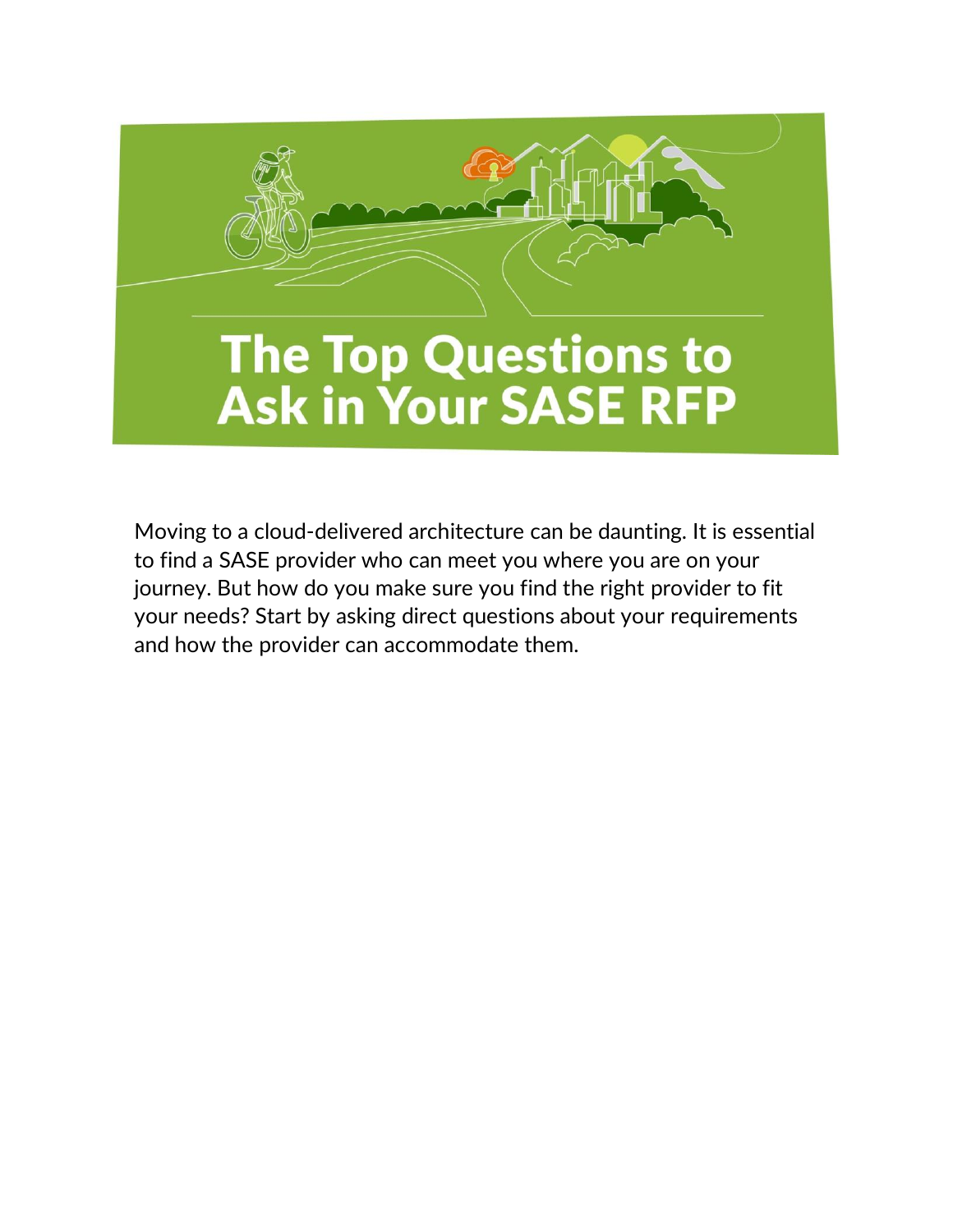# **Operations Team Impact**

Security tools typically come equipped with their own individual management system, each of which has its own configuration and interoperability challenges. No matter where security functions exist, they should be configurable through a single management console, improving IT and security teams and end-users' overall experience.

1. How does the solution sync between on-premises management, cloud-based management, individual firewalls, and sites?

2. How does the solution integrate with existing security management systems? Does it provide seamless visibility?

3. How does the solution convert on-premises security policies to cloud-based security policies?

#### **Unified Policy Management**

Unified policy management must be your first step towards SASE to ensure a seamless migration of services that doesn't create a heavy operational burden for your team. Consistent security policy and visibility is essential for safeguarding users, applications, and infrastructure across every point of connection on the network.

1. How does the solution manage and enforce consistent security policy across onpremises and cloud environments? How similar are the policy constructs?

2. Describe how policies follow the user, device, and application without copying over or recreating rule sets?

3. How do security policies ensure the security of users, devices, and applications? Can they follow the user "on" and "off" the network? How do you ensure that rule sets can be copied over or recreated across environments?

# **Fast and Effective Protection Against Advanced Threats**

Every organization requires effective protection against known and unknown threats, even if they are encrypted. Organizations must reduce the risk of attack and have granular control of applications, devices, and traffic content through identity-based policies, segmentation, and validated threat protection.

1. Describe how the solution helps administrators set policies and block suspicious behaviors on the endpoint? How frequently are new threat signatures added?

2. What processes are in place to avoid introducing false positive alerts from automated signature updates?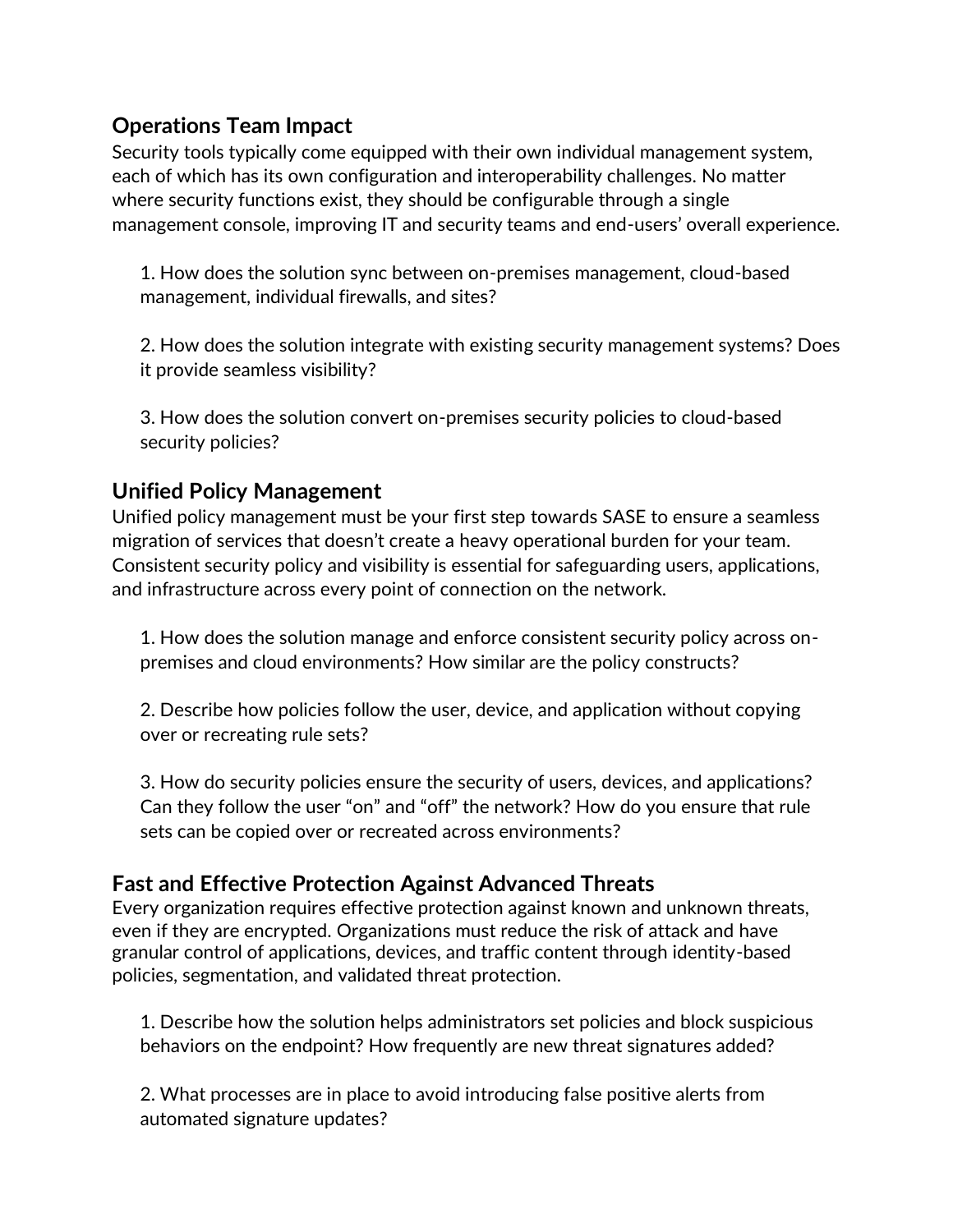3. How does the solution uncover zero-day threats and malicious connections, including botnets and C2 servers hiding in encrypted traffic? How is this threat intelligence shared to other parts of the network?

4. If TLS 1.3 is used, how are policies applied and how is session privacy respected? Does the solution downgrade to TLS 1.2?

5. How does the solution defend against lateral threat propagation? Does this require a separate endpoint agent?

# **Resilience and Scalability**

Every organization requires easily and effective scalability for physical, virtual, and cloudbased security environments. The solution must offer operational simplicity and security at scale that is invisible to end users, never negatively impacts experience, and maintains business continuity and access to services, wherever users are located.

1. How does the solution help ensure regulatory and administrative compliance requirements?

2. Does the solution provide a detailed analysis of application volume and usage throughout the network based on bytes, packets, and sessions? How are these details reported?

3. Does the solution integrate reporting and dashboards with other SASE components, such as FWaaS?

4. Does the solution track usage and risk metrics and analyze traffic patterns? How does the solution improve overall network management and visibility?

# **Single Stack Architecture with a Single Policy Framework**

Leverage existing investments as an on-ramp to business-critical cloud security services that offer low-latency and scale regardless of traffic volume. Create policies once and apply them anywhere and everywhere with unified policy management, including userand application-based access, IPS, anti-malware, and secure web access within a single policy.

1. How does the solution accommodate for both VPN and ZTNA deployment?

2. How does the solution provide Web traffic categorizations that can be incorporated into application and security policy? How often are these categories updated?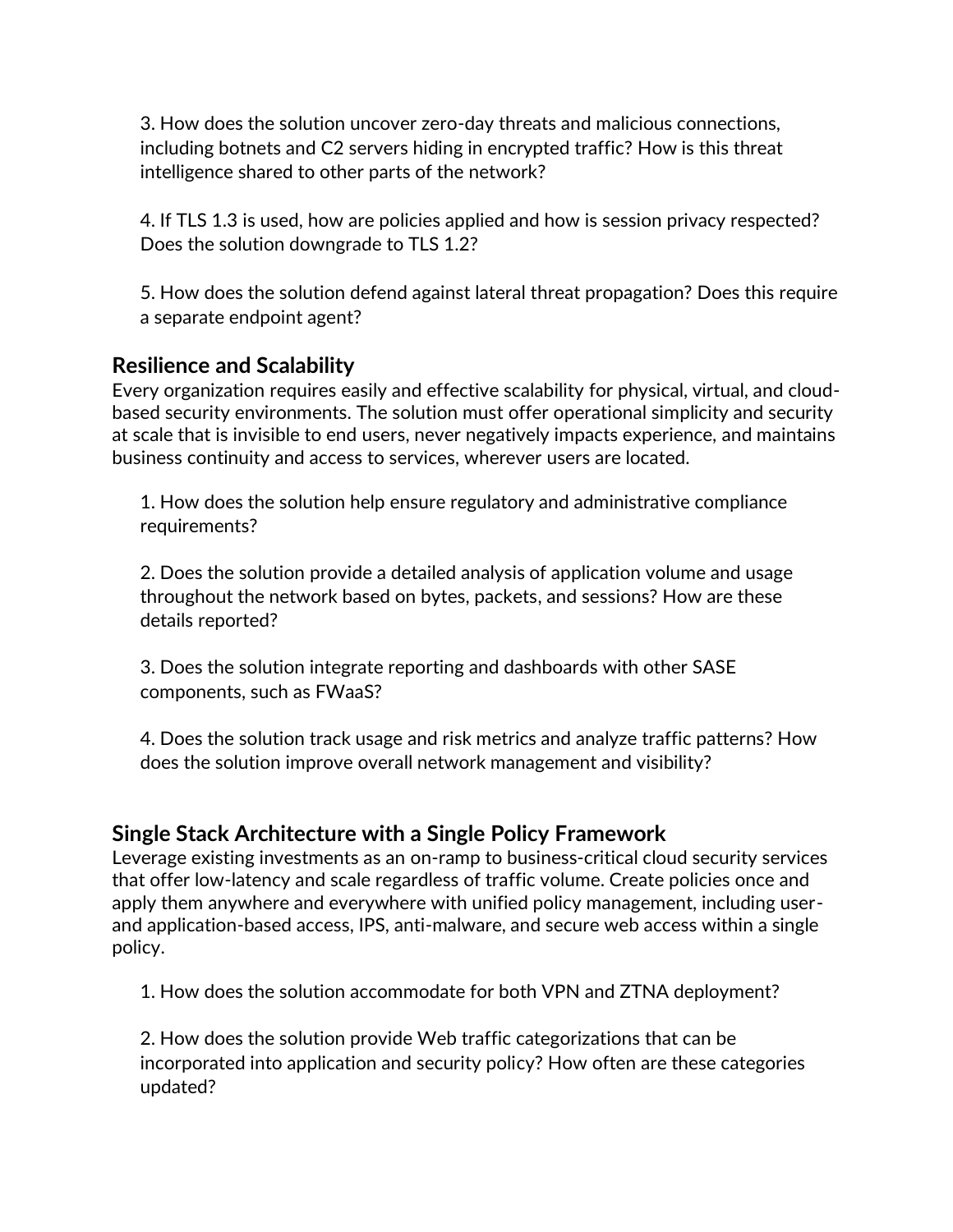# **Consistent Security for your Distributed Workforce**

Support the remote workforce whether they are in the office, at home, or on the road with fast and secure user access to the applications and resources people need to do their jobs effectively. Security policies should be based on identity and follow the user wherever they go.

1. How is secure access extended to users?

2. How does the solution verify a user's identity and risk posture? Is it an all-in-one process?

3. Does the solution log locally and sync when the system is reconnected to the corporate network?

#### **Environmental Extensibility**

Whether an organization's infrastructure is on-premises, IaaS, or in-cloud services, or a combination, their SASE provider must support them all.

1. Is the solution scalable? How easily does it scale? How does it provide management capabilities for physical, virtual, and cloud-based security deployments?

2. How flexible is the policy model and ability to set groups? Is it possible to dynamically apply policies based on application or operational profiles? Please describe.

# **Identity Broker Flexibility**

Every SASE provider should integrate with any identity service provider, to define policies and application usage based on individual users or user groups. It must provide visibility into application usage at the user level rather than IP address and provide powerful insights into application traffic traversing the network.

1. Does the solution integrate with any identity service provider, such as Azure AD and Okta?

2. How does the solution verify a user's identity and risk posture? Is it in all one process/engine?

3. How does the solution authenticate and authorize users and devices? How is resource access controlled?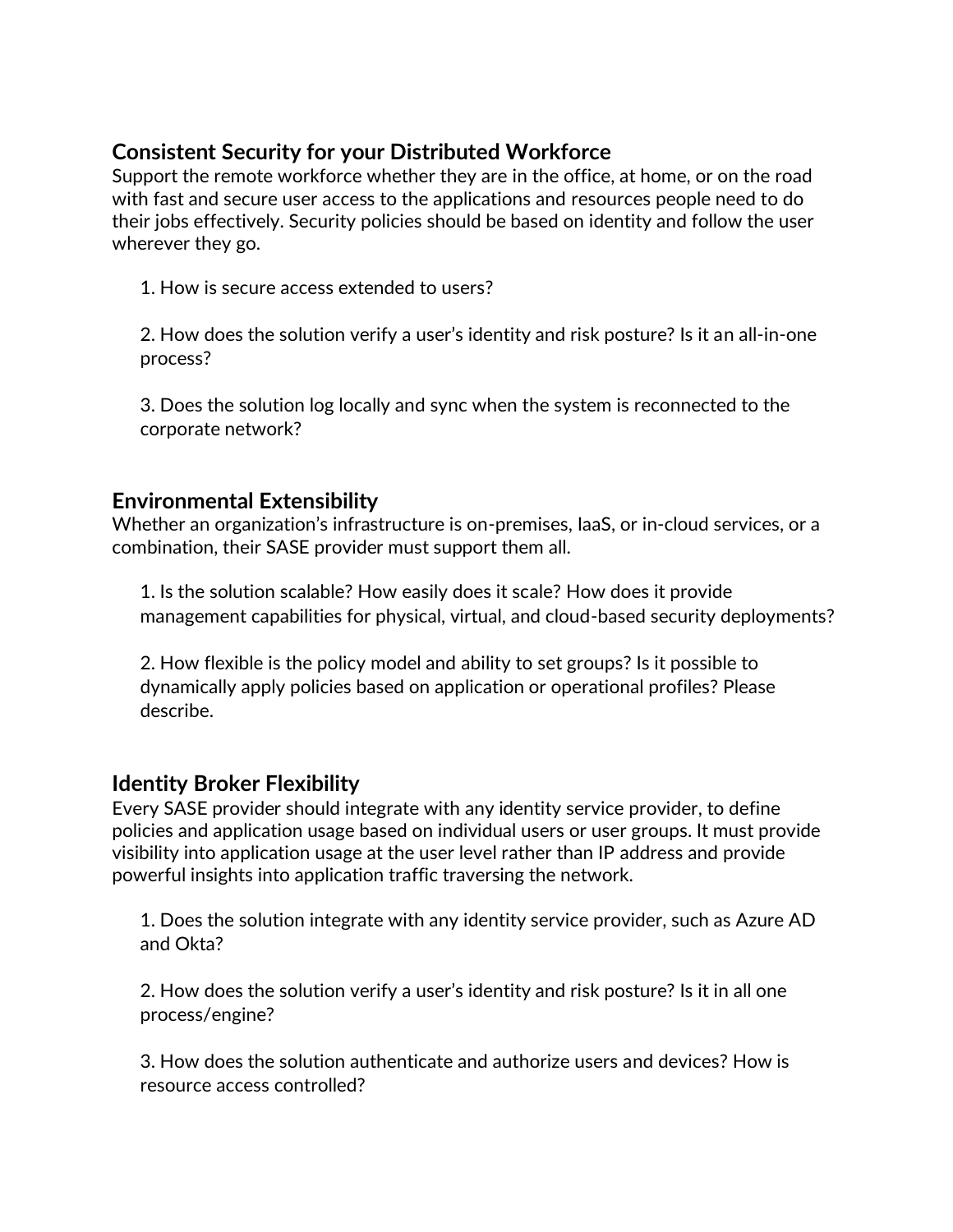#### **Dynamic User Segmentation**

Every SASE provider must have dynamic user segmentation based on zero trust principles that maintain the security of data around identity- and risk-driven policies. Security policies should be based on the user, device, and network context that automatically adapt based on new risks and attack vectors and follow the user wherever they go.

1. How does the solution provide visibility into user and device activity on the network? How are user risk profiles monitored and controlled?

2. Describe how the solution helps administrators set policies and block suspicious behaviors on the endpoint?

3. How is user web-behavior managed to assist with avoidance of malicious sites or applets? How is user privacy preserved without introducing risk?

#### **Validated Security Efficacy**

It is important to have validated protection from attacks that makes an impact. Organizations must look for SASE providers that are more than 99% effective against client- and server-side exploits, malware and C2 traffic, regardless of where the users and applications are located, ensuring consistent security enforcement.

1. What objective test results can be provided to validate the solutions effectiveness?

2. Has the solution's security efficacy been validated by a reputable third-party within the past year, and what was its efficacy score? Can a methodology for the testing and use cases be provided?

3. Does the solution provide 100% resistance to different types of network evasions?

# **Transition Seamlessly to Cloud-delivered Security at Your Own Pace**

Not every organization is going to move to a cloud-delivered architecture overnight. A SASE provider must meet every organization where they are on their journey and enable them to transition seamlessly and securely to a SASE architecture at a pace that works best for the organization's business.

1. Am I able to leverage my existing security appliance investments?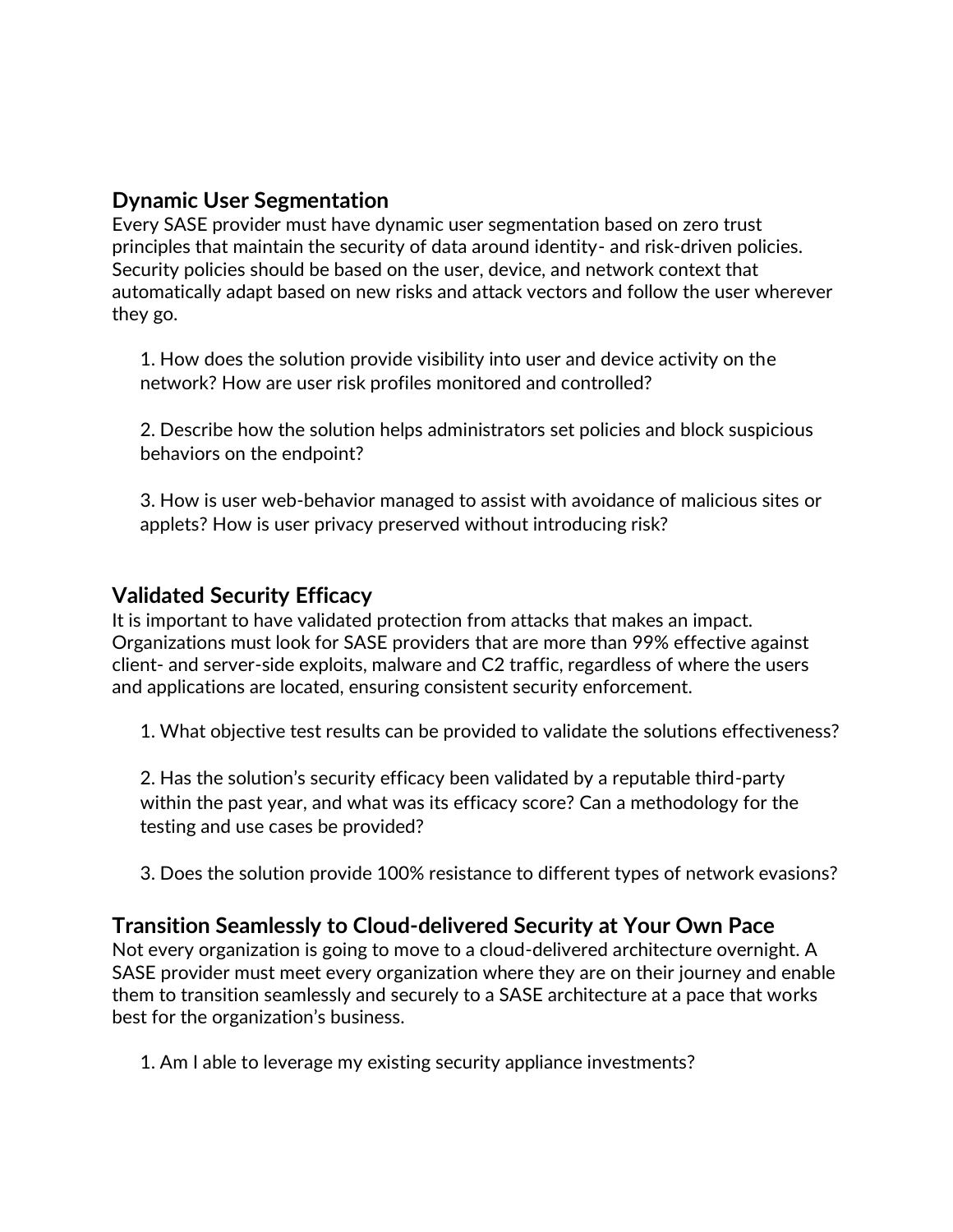2. Can you describe which technologies are able to be leveraged and how they would be utilized so I'm not forced to accelerate a depreciation schedule or replace out of cycle?

3. What about my SD-WAN technology, can I use what I have?

#### **Security Assurance**

Whether for a traditional firewall policy or policy delivered as a service, it's important that rules are placed in proper order. They can quickly add up, and are prone to being outdated, shadowed, and ineffective. Duplicate rules require hours dedicated to rule sorting before confidently make changes. Your IT team must quickly make changes, ensuring that policy changes are effective for users.

1. Describe how multiple operators can make rule edits without introducing conflicts. How is a policy conflict identified and resolved?

2. Does the solution help with policy hygiene and assist in the reduction of aged or unnecessary rules? Describe please.

3. How is rule precedence determined?